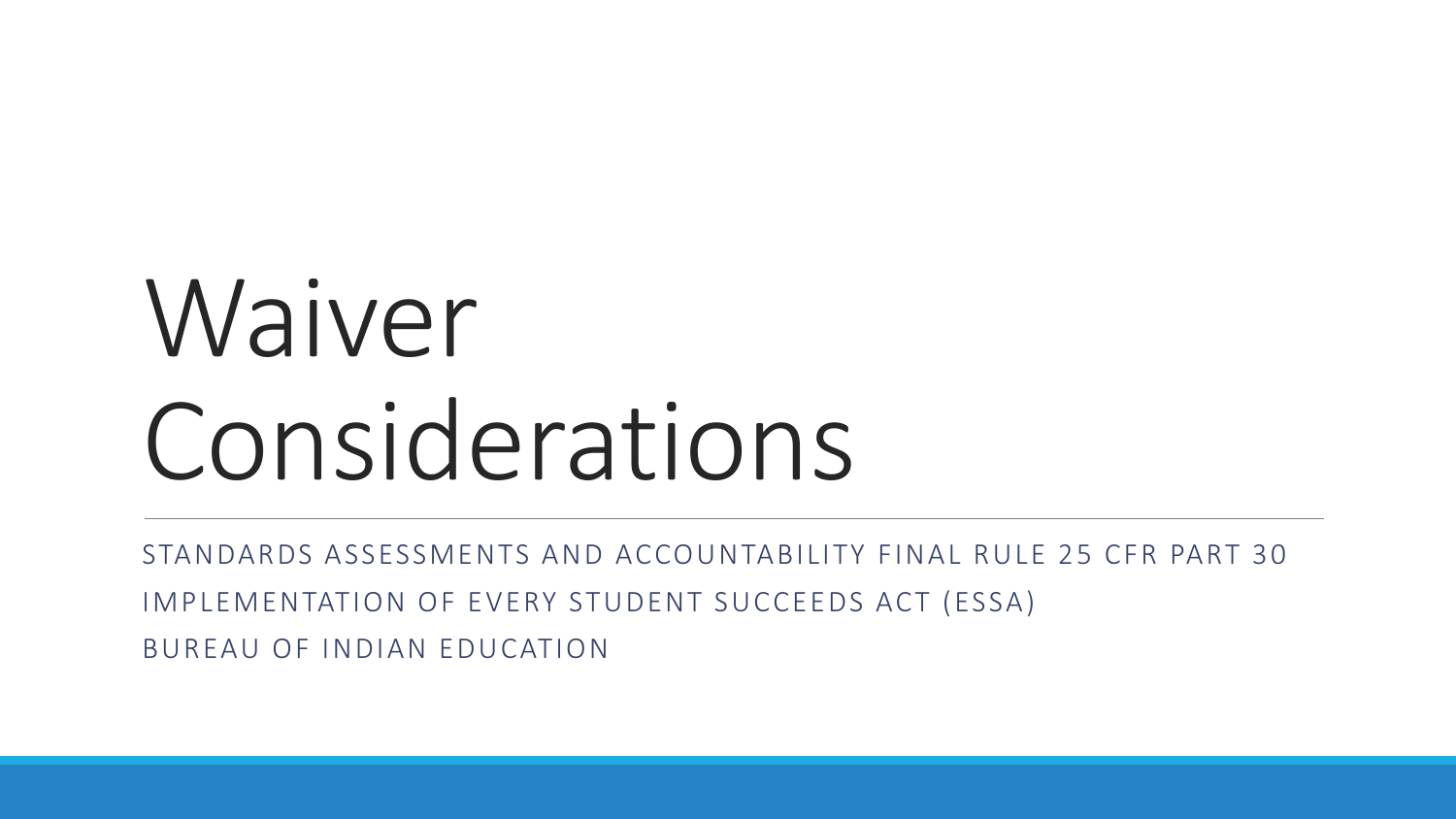# Benefits of the BIE Unified Standards, Assessments, and Accountability System

- 1. Common language regarding content standards
- 2. BIE content standards analogous to most State content standards
- 3. Collective understanding of accountability measures
- 4. Tribal Civics
- 5. Modifications of standards and test Items for cultural responsiveness
- 6. Alignment of resources
- 7. School Accreditation should not be impacted
- 8. No fiscal obligations to participate in BIE summative assessments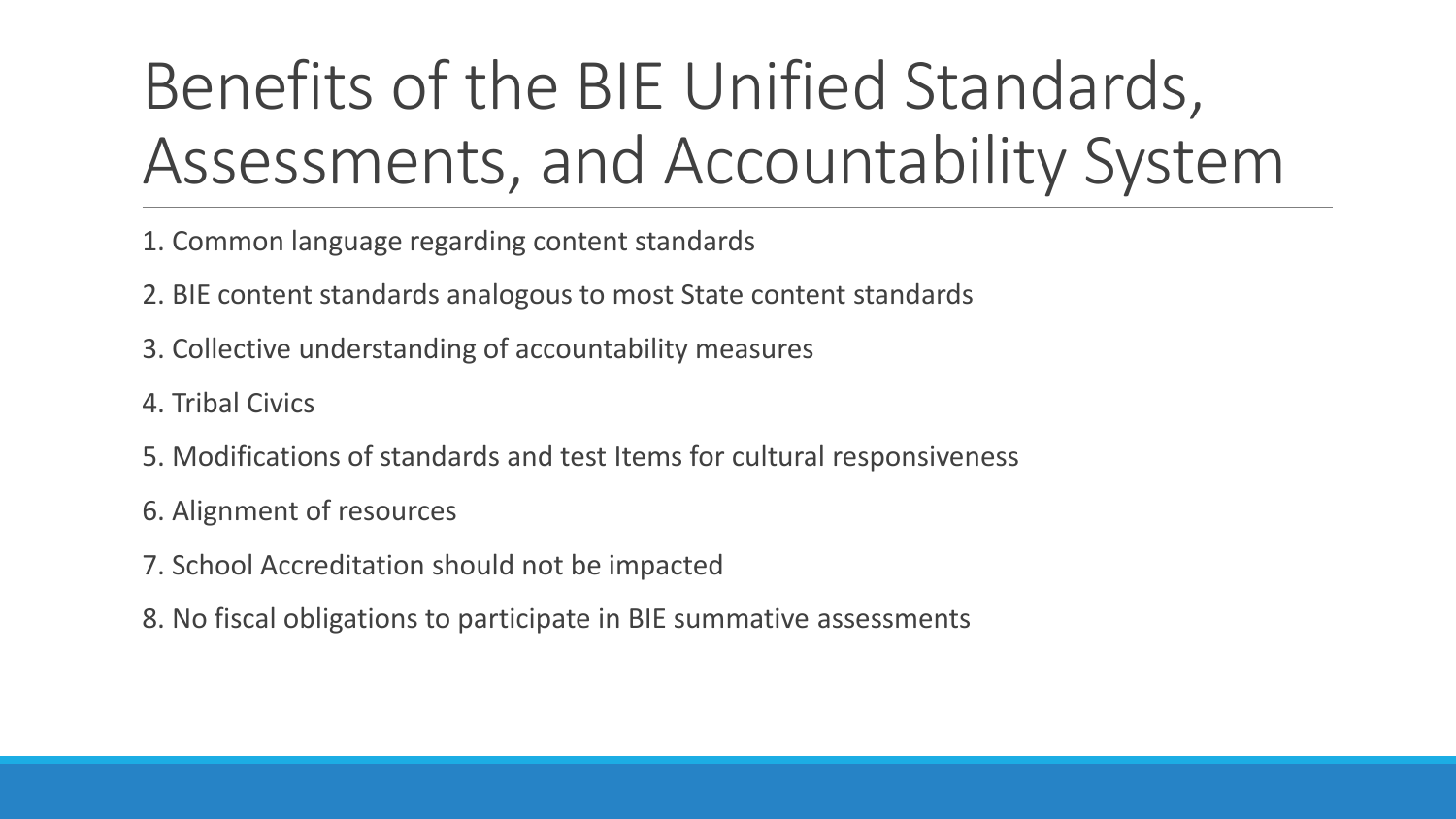### Standards, Assessments and Accountability – Final Rule

§30.101 Added a definition of "technical assistance."

§30.117 Outlines the process for "technical assistance."

§30.103 "Standards Assessment and Accountability Plan" (SAAP) with the term "Agency Plan".

§30.112 to §30.119 outlines the process for waivers and alternative proposals in subpart B of the proposed rule. Tribal governing bodies or school boards can waive in part or whole.

Revised the language of §30.104 (c) consistent with ESEA.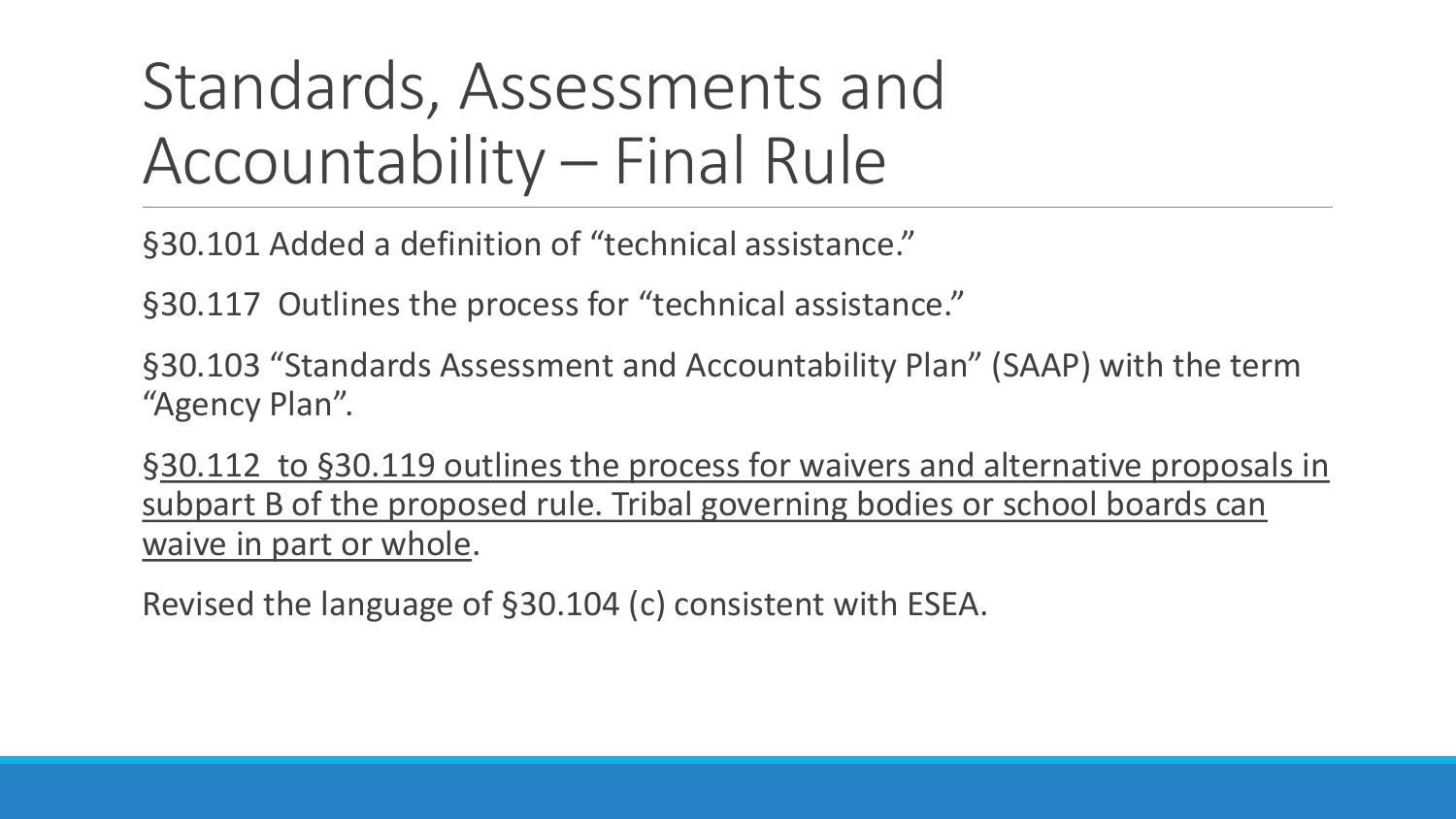# Option A – Examples of Minor Changes

#### **Requesting one or more of the following:**

**Example 2** a different set of commonly used content standards and the use of a different assessment that is already aligned to your standards, peer-reviewed, and approved by US Department of ED

#### **Request Format:** Letter from the Tribe addressed to BIE and the US Department of ED

**Timeline for approval:** approximately a few weeks to 6 months, depending on the request and availability of appropriations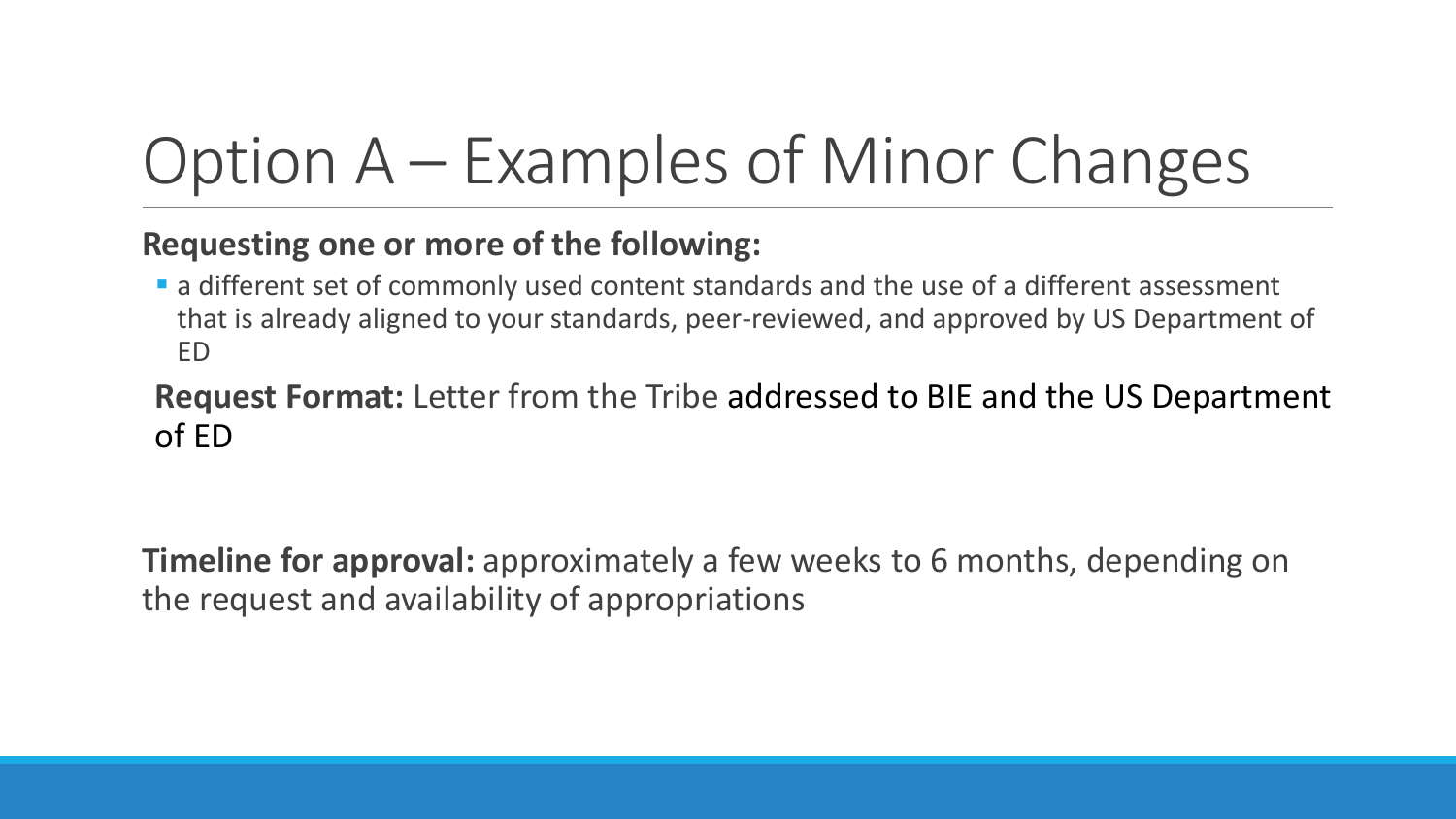### Option A – Examples of Minor Changes

- **Replacing the BIE Assessment with another assessment such as** the Smarter Balanced Assessment, or other off-the-shelf assessment that is already peer reviewed and is aligned to content standards being used
- **Replacing the BIE Assessment with ACT in high school**

**Timeline for approval:** approximately a few weeks to 6 months, depending on the request and availability of appropriations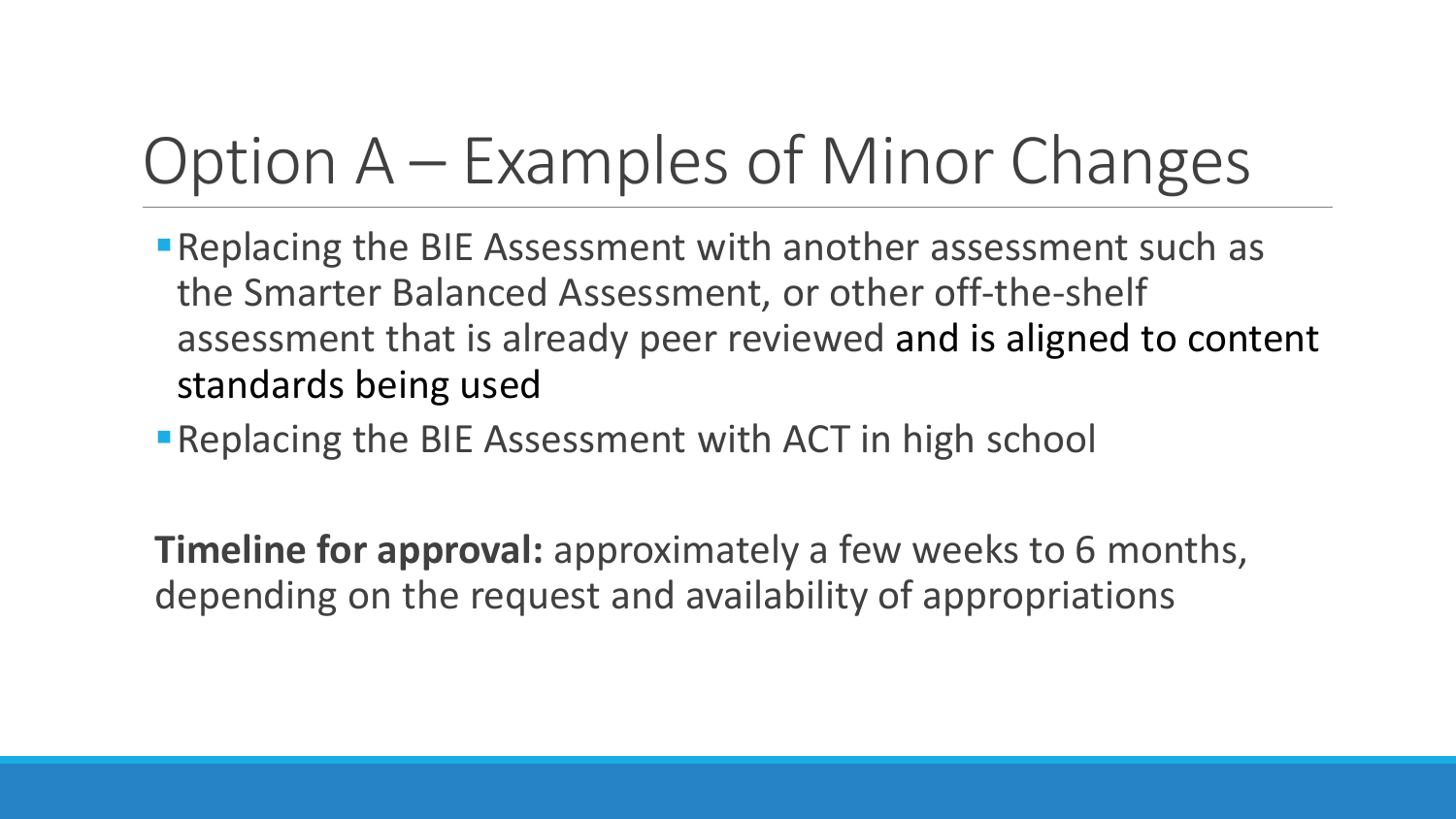# Option B – Examples of Major Changes

#### **Requesting one of more of the following:**

- a different set of content standards and linked assessment that has not been peer reviewed and approved by the US Department of ED
- a new accountability system, including different indicators, weights and methodologies to identify schools for improvement
- **Request Format:** Standards approval plan, Assessment approval plan or possibly a ESSA "State Plan" or comparable format, or a combination of multiple formats.
- ESSA Consolidated State Plan Template and State Plan Peer Review Criteria: https://oese.ed.gov/offices/office[of-formula-grants/school-support-and-accountability/essa-consolidated-state-plans/](https://gcc02.safelinks.protection.outlook.com/?url=https%3A%2F%2Foese.ed.gov%2Foffices%2Foffice-of-formula-grants%2Fschool-support-and-accountability%2Fessa-consolidated-state-plans%2F&data=04%7C01%7Cmaureen.lesky%40bie.edu%7Ce9bfbb1d89934e6c538108d88b002f92%7C0693b5ba4b184d7b9341f32f400a5494%7C0%7C0%7C637412180198679379%7CUnknown%7CTWFpbGZsb3d8eyJWIjoiMC4wLjAwMDAiLCJQIjoiV2luMzIiLCJBTiI6Ik1haWwiLCJXVCI6Mn0%3D%7C1000&sdata=Bz1BfcXpEnoBtwDKakEf3phxFvXc4zRsT3NqRP7cgac%3D&reserved=0)
- General ESSA Resources: https://oese.ed.gov/offices/office-of-formula-grants/school-support-and[accountability/the-elementary-secondary-education-act-the-every-student-succeeds-act-of-2016/every](https://gcc02.safelinks.protection.outlook.com/?url=https%3A%2F%2Foese.ed.gov%2Foffices%2Foffice-of-formula-grants%2Fschool-support-and-accountability%2Fthe-elementary-secondary-education-act-the-every-student-succeeds-act-of-2016%2Fevery-student-succeeds-act-essa%2F&data=04%7C01%7Cmaureen.lesky%40bie.edu%7Ce9bfbb1d89934e6c538108d88b002f92%7C0693b5ba4b184d7b9341f32f400a5494%7C0%7C0%7C637412180198689337%7CUnknown%7CTWFpbGZsb3d8eyJWIjoiMC4wLjAwMDAiLCJQIjoiV2luMzIiLCJBTiI6Ik1haWwiLCJXVCI6Mn0%3D%7C1000&sdata=g4r6NDBWtTL%2F5xwqHKWzdJ7ey7LZA70yX4GXDDLSAyY%3D&reserved=0)student-succeeds-act-essa/

**Timeline for approval:** approximately 1 year or longer, depending on the request and availability of appropriations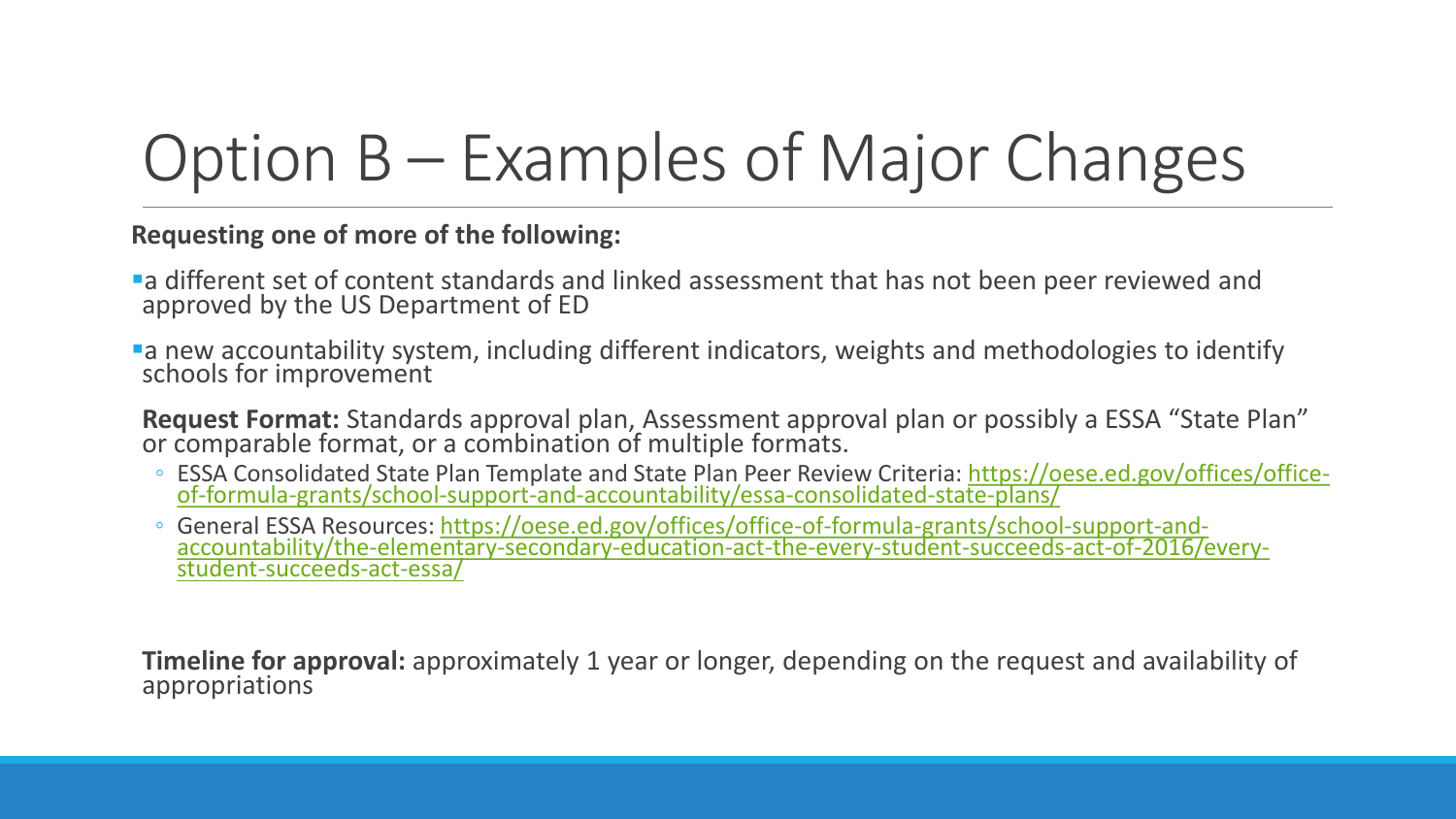### Examples of Option B – Major Changes

Replacing a peer-reviewed assessment like PARCC with a new customized assessment where new test items need to be developed

Designing a separate accountability system

**Timeline for approval:** approximately 1 year or longer, depending on the request and availability of appropriations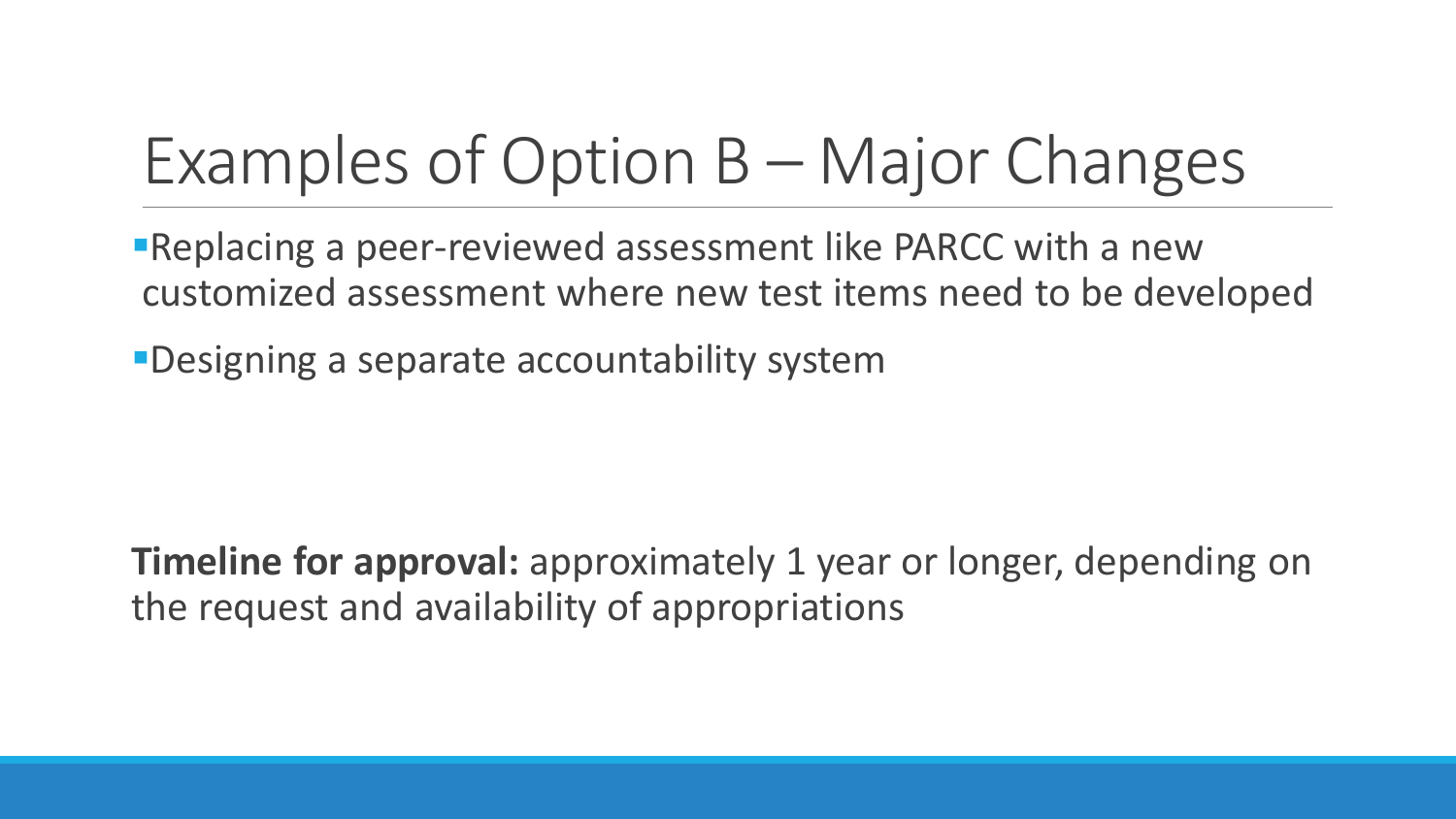### Factors Affecting Waiver Timeline

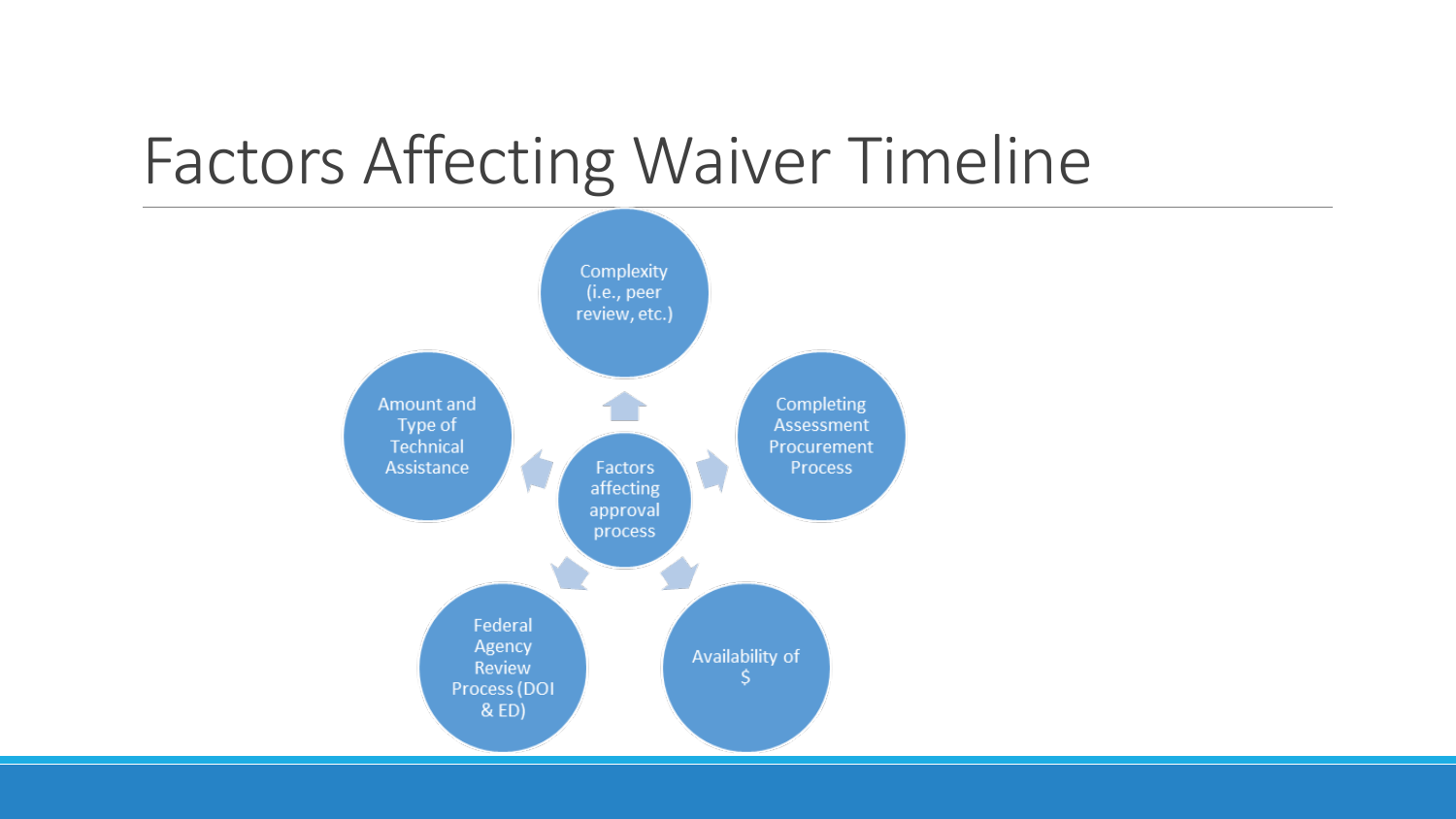### Technical Assistance Response Timeline

#### **§30.117 What is the process for requesting technical assistance?**

- •Requests for technical assistance must be in writing and sent to the Director of BIE and the Department of Education's Assistant Secretary of the Office of Elementary and Secondary Education.
- •The Director, or designee, will acknowledge receipt of a request for technical assistance.
- •No later than thirty (30) days after receiving the original request, the Director will identify a point-of-contact and begin the process of providing technical assistance

#### **§ 30.118 When should the tribal governing body or school board request technical assistance?**

- •A tribal governing body or school board may request technical assistance in writing at any time.
- •It is welcomed and encouraged to request technical assistance before formally notifying the Secretary of its intention to waive the requirements established by the Secretary.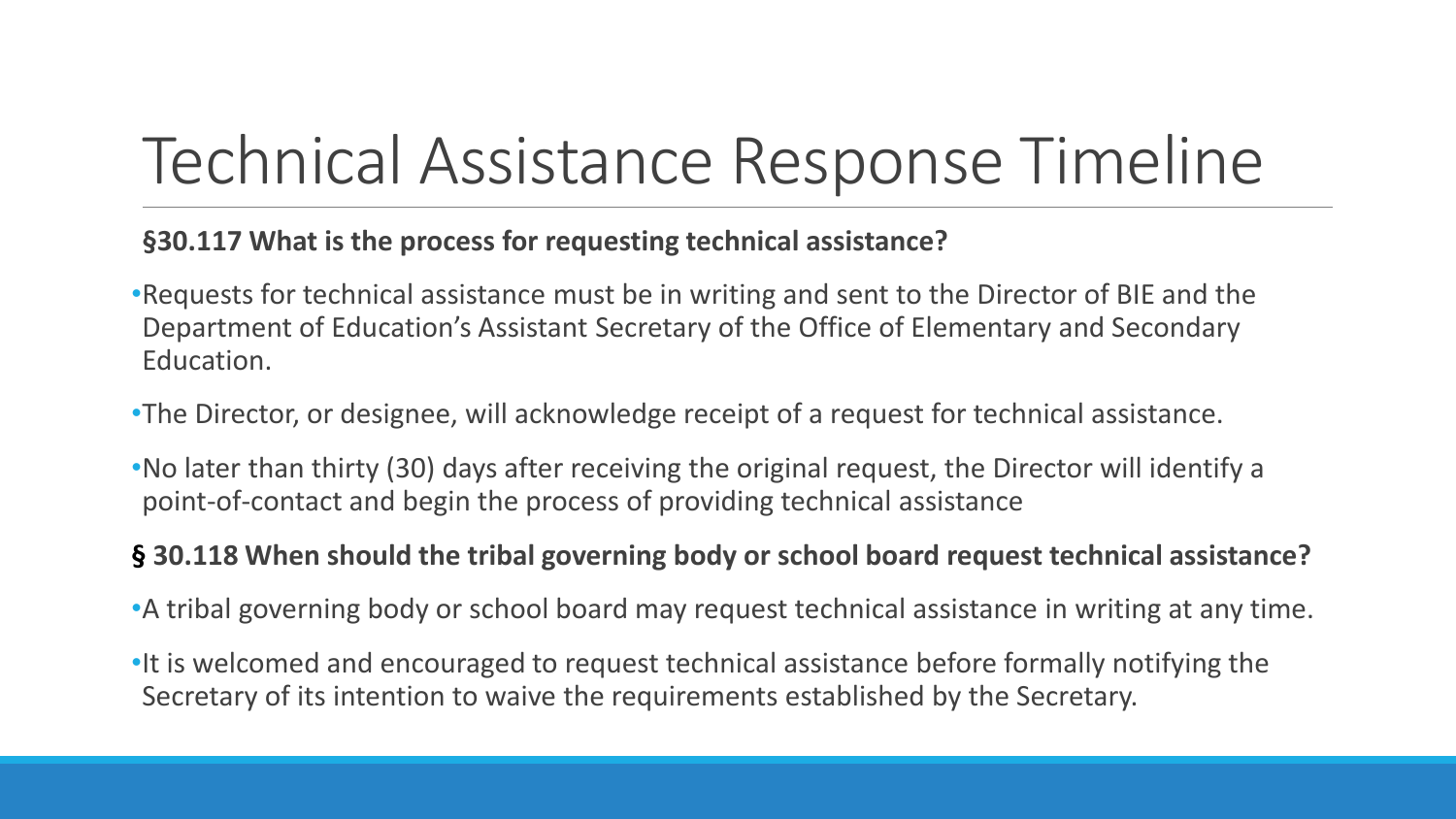### Waiver and Alternative Proposal

#### **§30.113 How does a tribal governing body or school board waive the Secretary's requirements?**

- •The tribal governing body or school board must notify the Secretary and the Secretary of Education in writing of the decision to waive the Secretary's requirements in part or in whole.
- •Within sixty (60) days of the decision to waive the Secretary's requirements, the tribal governing body or school board must submit to the Secretary for review and, in coordination with the Secretary of Education, approval, a proposal for alternative requirements that are consistent with section 1111 of the Act.
- •The Secretary encourages the request for technical assistance well in advance of submission of a plan to the Secretary for review.
- •The tribal governing body or school board must continue to follow the Secretary's requirements until a proposal is approved and until alternative requirements become effective.
- •A tribal governing body or school board may request in writing an extension of the sixty (60) day deadline for the provision of technical assistance.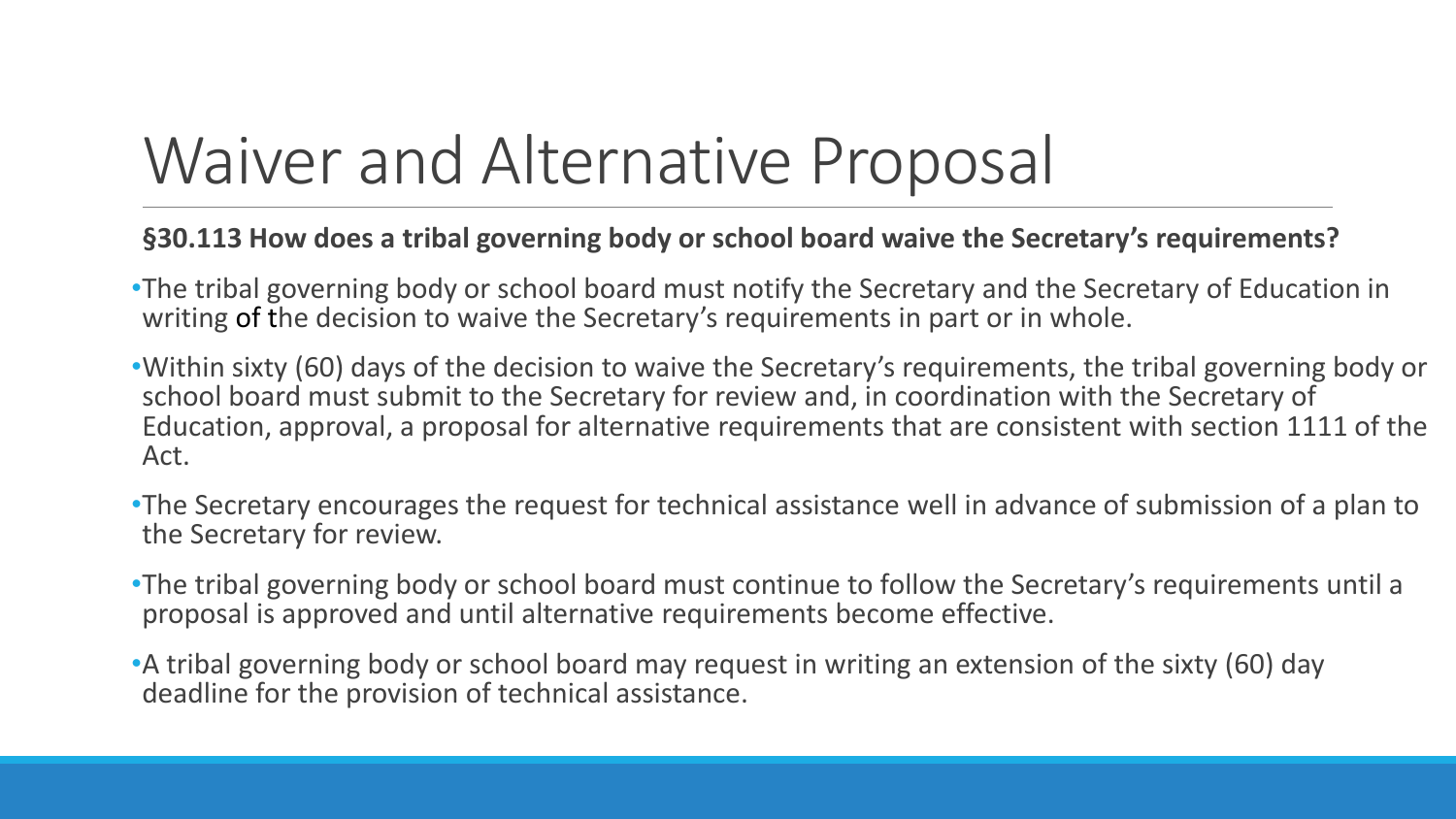### Timeline to Review Proposals

#### **§30.119 How does the Secretary review and approve alternative requirements?**

- •Upon receipt of a proposal, the Secretary will begin coordination with the Secretary of Education on review and approval of proposal.
- •The Secretary will provide a status update regarding the processing of the proposal within 120 days of receipt of the proposal and every thirty (30) days thereafter to discuss the stage of the review process.
- •If approved, the tribal governing body or school board will be notified of the effective date.
- •If not approved, the tribal governing body or school board will be notified of the reasons why proposal was not approved and will be provided technical assistance to help overcome the reason why the proposal was not approved.
- •If a proposal is not approved, Tribes may individually request formal consultation with the Secretary and Secretary of Education.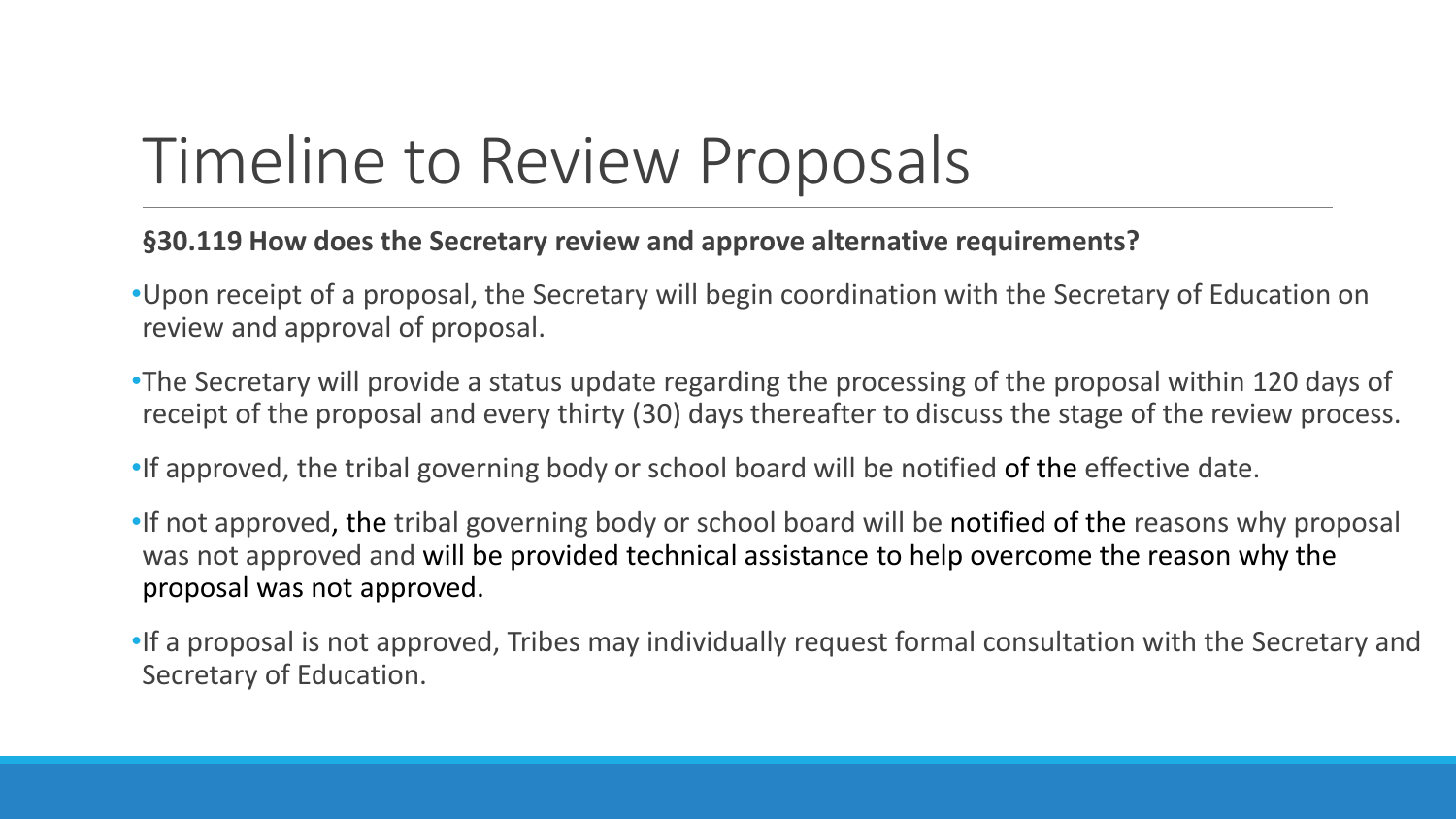### Considerations Affecting Waivers and Alternative Proposals

Authority to waive and propose alternative requirements – governing documents – "who" is the actor?

What agreements with other entities, such as States, may be required and how long to develop – funding, data sharing, etc. - ?

Is funding available, from whom/where, how much, and when available?

Timeliness – are the waiver and alternative proposal coming during a school year or well in advance? BIE has 120 days to provide a status update and every 30 days thereafter.

How will the proposal benefit students given their unique circumstances and needs?

How does the proposal fit into BIE's other accountability requirements?

Would assurances of technical assistance and support to implement BIE's requirements help?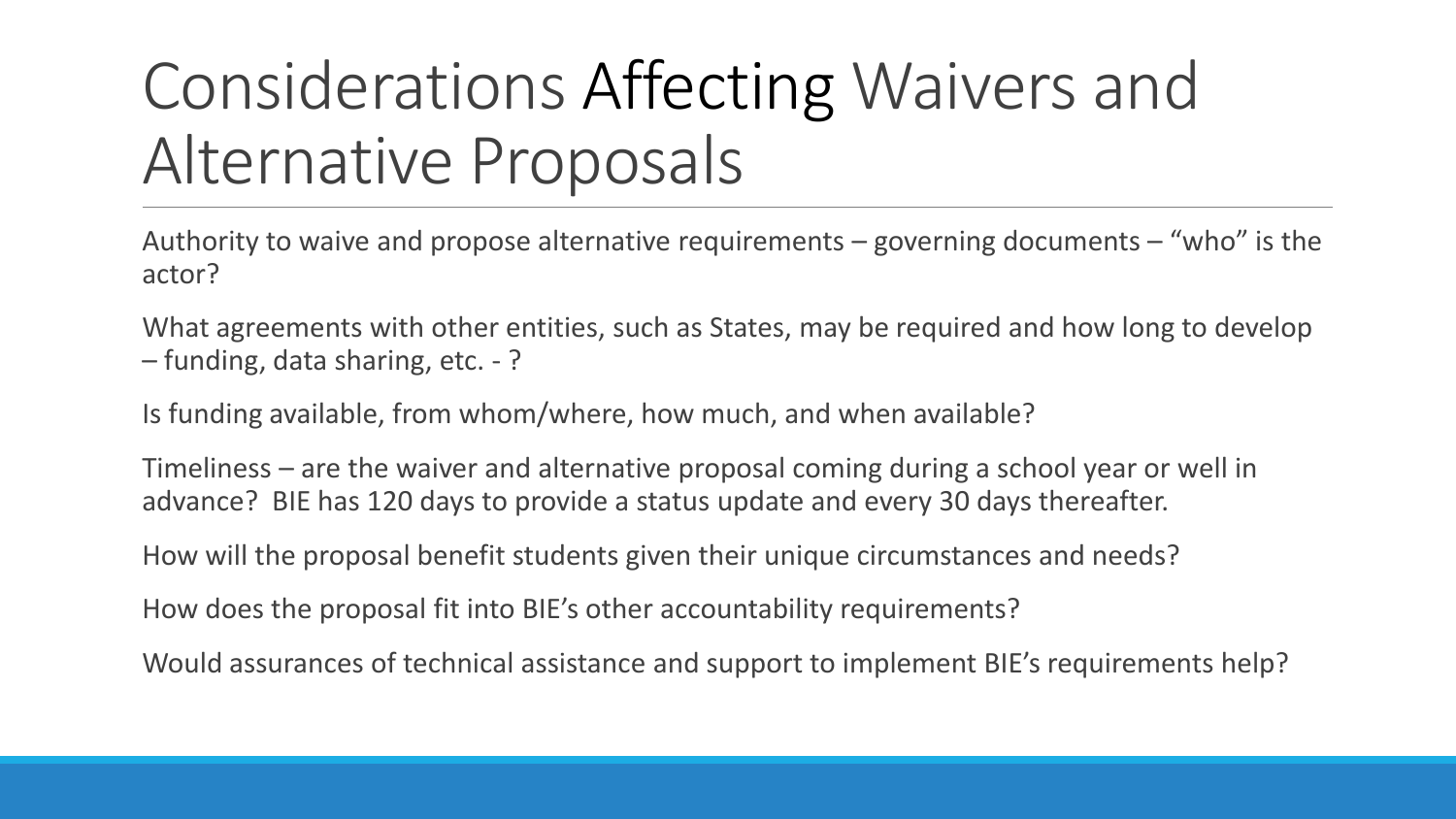### Resources

**ESSA Consolidated State Plan Template and State Plan Peer Review** Criteria: [https://oese.ed.gov/offices/office-of-formula-grants/school](https://gcc02.safelinks.protection.outlook.com/?url=https%3A%2F%2Foese.ed.gov%2Foffices%2Foffice-of-formula-grants%2Fschool-support-and-accountability%2Fessa-consolidated-state-plans%2F&data=04%7C01%7Cmaureen.lesky%40bie.edu%7Ce9bfbb1d89934e6c538108d88b002f92%7C0693b5ba4b184d7b9341f32f400a5494%7C0%7C0%7C637412180198679379%7CUnknown%7CTWFpbGZsb3d8eyJWIjoiMC4wLjAwMDAiLCJQIjoiV2luMzIiLCJBTiI6Ik1haWwiLCJXVCI6Mn0%3D%7C1000&sdata=Bz1BfcXpEnoBtwDKakEf3phxFvXc4zRsT3NqRP7cgac%3D&reserved=0)support-and-accountability/essa-consolidated-state-plans/

General ESSA Resources: https://oese.ed.gov/offices/office-of-formulagrants/school-support-and-accountability/the-elementary-secondary[education-act-the-every-student-succeeds-act-of-2016/every-student](https://gcc02.safelinks.protection.outlook.com/?url=https%3A%2F%2Foese.ed.gov%2Foffices%2Foffice-of-formula-grants%2Fschool-support-and-accountability%2Fthe-elementary-secondary-education-act-the-every-student-succeeds-act-of-2016%2Fevery-student-succeeds-act-essa%2F&data=04%7C01%7Cmaureen.lesky%40bie.edu%7Ce9bfbb1d89934e6c538108d88b002f92%7C0693b5ba4b184d7b9341f32f400a5494%7C0%7C0%7C637412180198689337%7CUnknown%7CTWFpbGZsb3d8eyJWIjoiMC4wLjAwMDAiLCJQIjoiV2luMzIiLCJBTiI6Ik1haWwiLCJXVCI6Mn0%3D%7C1000&sdata=g4r6NDBWtTL%2F5xwqHKWzdJ7ey7LZA70yX4GXDDLSAyY%3D&reserved=0)succeeds-act-essa/

BIE is updating a template for a Data Sharing Agreement. An older version can be found at: [www.bie.edu/cs/groups/xbie/documents/document/idc1-034247.pdf](http://www.bie.edu/cs/groups/xbie/documents/document/idc1-034247.pdf)

[BIE Final Rule: https://www.govinfo.gov/content/pkg/FR-2020-03-](https://www.govinfo.gov/content/pkg/FR-2020-03-26/pdf/2020-06148.pdf) 26/pdf/2020-06148.pdf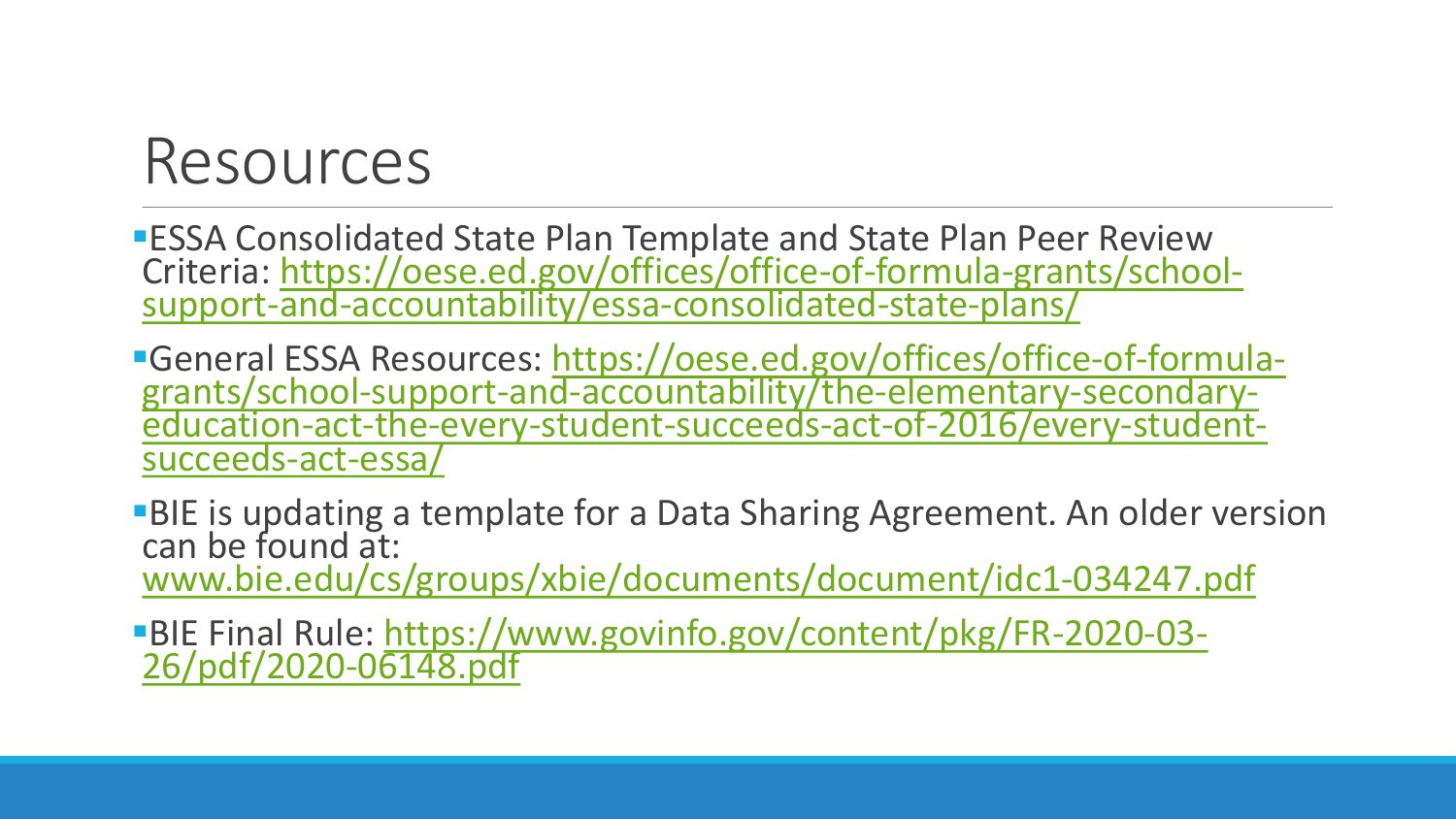### Example of a Letter to Request Technical Assistance

-Tribal Governing Body Letterhead-

Date

BIE Director Bureau of Indian Education U.S. Department of the Interior 1849 C. Street, NW Washington, DC 20240

Dear BIE Director:

Uear BIE Director:<br>(Tribal Governing Body) is requesting technical assistance to explore potential alternatives to the Secretary's requirements that are consistent with section 1111 of the Every Student Succeeds Act. Particularly, the (Tribal Governing Board) is interested in receiving technical assistance in the following area(s):

\_\_\_\_\_\_\_\_\_\_\_\_\_\_\_\_\_\_\_\_\_\_\_\_\_\_\_\_\_\_\_\_\_\_\_\_\_\_\_\_\_\_\_\_\_\_\_\_\_\_\_\_\_\_\_\_\_\_\_\_\_\_\_\_\_\_\_\_\_\_\_\_\_\_\_.

Thank you and we look forward to hearing from you.

Sincerely,

(Tribal Governing Body)

CC: Office of School Support and Accountability, U.S. Department of Education